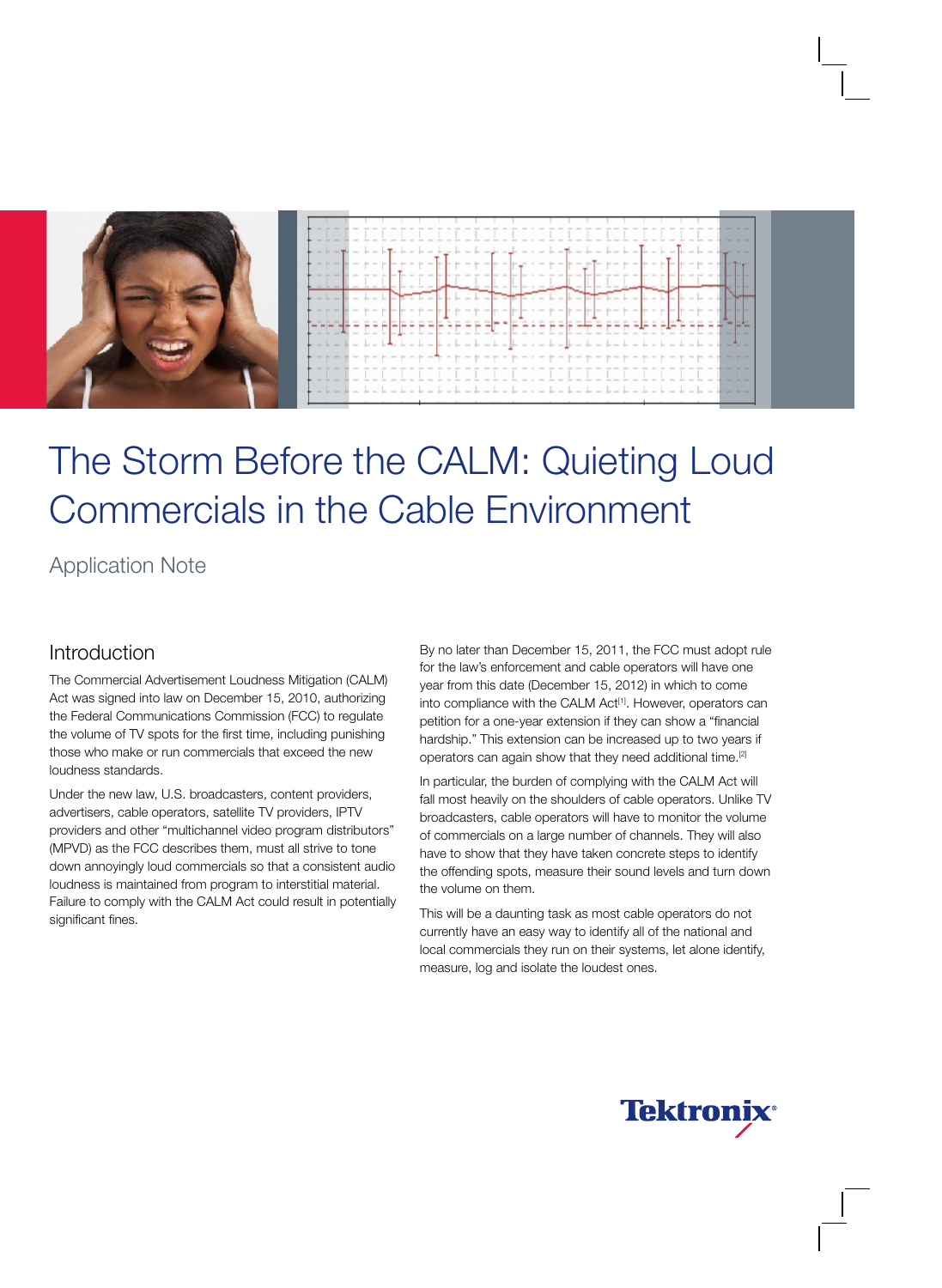### CALM Act Overview

The law mandates that the FCC adopt the Advanced Television Systems Committee's (ATSC) recent audio loudness recommendations for digital television, effectively turning the standards-making engineering group into a quasiregulatory authority. Citing these standards, known as A/85 Recommended Procedure ("ATSC A/85 RP"), the law then directs the FCC to enforce the standards and establish the procedures for assessing fines for violations.

#### ATSC A/85 RP and ITU-R BS.1770: What They Are and How They Work

Both ATSC A/85 RP and the ITU-R BS.1770 measurement algorithm play central roles in the FCC's enforcement of the CALM Act; therefore, it is vital that cable operators understand them both and their roles in complying with the CALM Act.

The FCC said it best in a recent public document stating, "Congress' directive to us in the CALM Act is clear: incorporate by reference into our rules and make mandatory the ATSC A/85 RP to prevent TV broadcast stations, cable and DBS operators, and other MVPDs from transmitting "loud commercials" to consumers."[3]

ATSC A/85 RP was published in November 2009 to provide guidance to the TV industry – from content creators to distributors to consumers – about digital television audio loudness management. It was amended in May 2011 with the addition of Annex J, which regards "the courses of action necessary to perform effective loudness control of digital television commercial advertising<sup>[4]</sup>." Specifically, it provides guidance to cable and DBS operators and other MVPDs when they transmit digital programming content, including commercial advertisements, to consumers.

More importantly, the ATSC A/85 RP has adopted the International Telecommunication Union Radiocommunication Sector ("ITU-R") Recommendation BS.1770 measurement algorithm as its loudness measurement standard and sets forth various techniques for MVPDs to control the loudness of digital programs.

ITU-R BS.1770 provides a numerical value indicating the perceived loudness of the content. This numerical value is then encoded into the audio content by the content provider, broadcast station or MVPD as a metadata parameter called "dialnorm." The programming – along with the dialnorm – is then delivered to the consumer and the AC-3 audio decoder in the consumer's home receiver will automatically adjust the volume based on the dialnorm value to eliminate spikes in loudness at these transitions.

However, as straightforward as this approach appears, avoiding excessive loudness variations during content transitions on a channel (i.e., when an ad runs) or when changing channels, requires that the dialnorm value correctly identifies the perceived loudness of the content it accompanies. If the dialnorm value is incorrect, the AC-3 audio decoder in the consumer's home receiver won't be able adjust the volume to eliminate loud volume swings during these transitions.

Recognizing this issue, the ATSC A/85 RP assumes compliance with the ATSC A/53 DTV Transmission Standard, which requires that the dialnorm value be accurately encoded and carried with the audio content. If all broadcast stations and MVPDs measure content with the ITU-R BS.1770 measurement algorithm and transmit dialnorm values that correctly identify the loudness of the accompanying content, then consumers will not have to adjust the volume between programs and commercials due to loudness variations.

[1] FCC online Encyclopedia http://www.fcc.gov/encyclopedia/loud-commercials-0

- [2] FCC document FCC 11-84, page 19, section III, subsection C: "Financial Hardship and General Waivers", paragraph 38
- [3] FCC document FCC 11-84, page 22, section IV: "Conclusion", paragraph 45

[4] FCC document FCC 11-84, page 4, section II: "Background", paragraph 4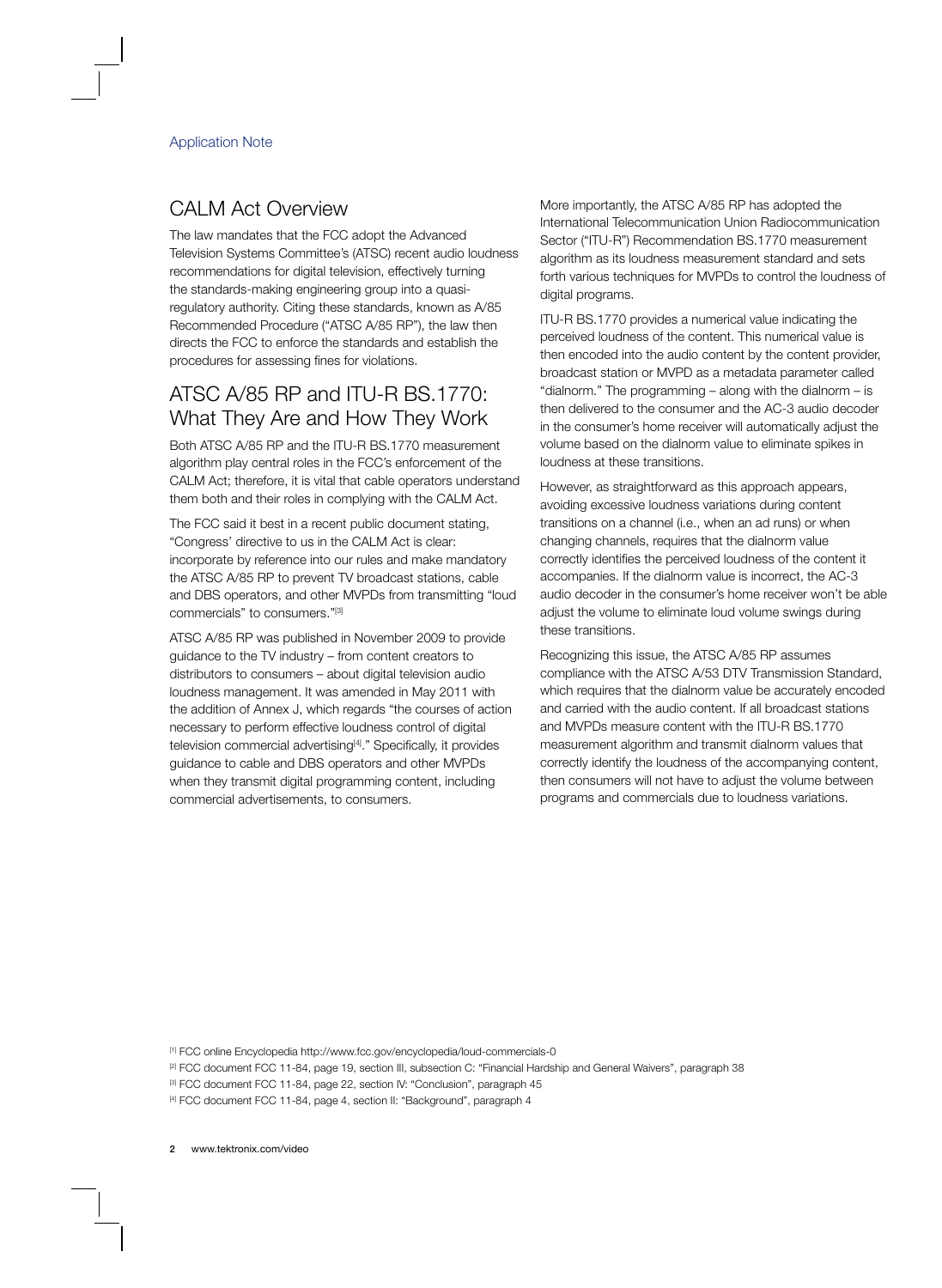### Complying with ATSC A/85 RP **Requirements**

ATSC A/85 RP specifies two primary options for cable operators to control loudness and comply with the CALM Act.

The first is to employ equipment, such as a loudness measurement device and/or software, a file-based scaling device or a real-time loudness processing device.

Section 2(c) of the CALM Act states that an operator will be "deemed to be in compliance" with the FCC's rules for implementing the CALM Act if the operator "installs, utilizes, and maintains in a commercially reasonable manner the equipment and associated software" necessary to comply with the ATSC A/85 RP.

The second option is to ensure that their content suppliers deliver the content in accordance with the operators' loudness specification (i.e., a fixed "target" loudness value or the correct dialnorm value).<sup>[5]</sup>

Though obviously an attractive option for operators as it doesn't require any new equipment purchases, relying on content suppliers (i.e., HITS, programmers, local off-air broadcasters, etc.) is problematic because operators will not be able to respond effectively should the content suppliers set their dialnorm values incorrectly.

### Equipment Options for CALM **Compliance**

Cable operators have not traditionally measured the audio levels of their programs, rather they have just manually measured the audio level of a single program for a short period of time for other regulatory compliance purposes. As a result, operators have mainly used audio measurement tools designed for the single-channel world of broadcasters, not the vast, much more complicated multi-channel cable environment.

Though functional and proven, single-channel loudness monitors are not ideal for the 100+ multi-channel cable environment. The cost and effort to deploy, configure, manage and power a sufficient number to monitor an operator's channel lineup and ads is cost-prohibitive.

Fortunately, an emerging class of high-density loudness monitors (100+ channels) more ideally suited to the cable world is now available. Just one of these real-time monitors can enable an MSO to keep tabs on the audio levels of hundreds of channels simultaneously.

<sup>[5]</sup> FCC document FCC 11-84, page 14, section III: "Discussion", subsection 2: "Other Ways to Demonstrate Compliance", paragraph 23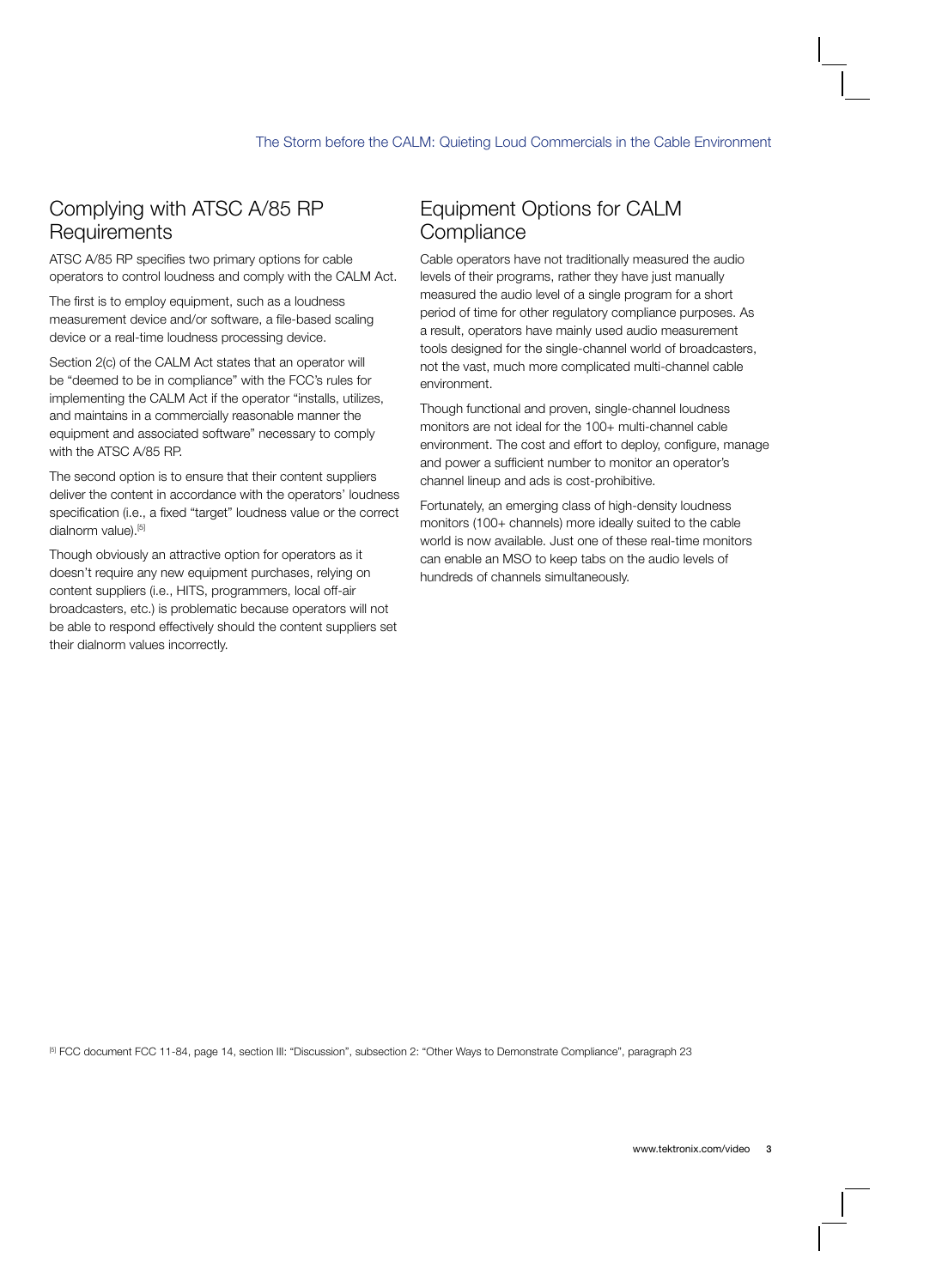

Figure 1. Representation of program content audio constantly louder than the dialnorm set.

#### Ideal Characteristics of Loudness Monitors

One of the defining characteristics of these new monitoring systems is the ability to analyze and report audio loudness using the dB LKFS (Loudness, K-weighted, relative to Full Scale) measurement, which is based on the ITU-R BS. 1770 audio standard. The scalable system enables operators to track not just a single program at a time, but hundreds of programs with commercials based on LKFS measurement in real-time automatically and simultaneously.

Another critical capability of these new monitoring systems is to support various audio alert settings and thresholds, as well as to generate various audio loudness reports to satisfy different users and use cases. Many top U.S. MSOs are already using monitors with this capability to track audio loudness levels for all of their programs in real time and to generate summary reports.

Additionally, alert thresholds must be established to stipulate when the loudness alarms should be triggered. If the thresholds are set too low, too high or otherwise incorrectly, they can't perform as intended and catch the problem. What's worse, incorrectly set thresholds could result in false positives – incorrectly identifying a commercial with properly set volume as being too loud.

Next generation monitoring systems must also enable operators to identify excessively loud program segments or commercials via alerts and reports, validating viewer complaints and meeting FCC requirements for documentation.

The screenshot in Figure 1 above is an example of such reporting. It shows that the mean audio level (solid line) consistently stayed at a much higher level (11dB louder) than the dialnorm value (dashed line) for an hour-long stretch. The candlesticks in the graph show the audio's dynamic range - the range of how loud or quiet the audio was.

The system must also enable cable operators to look back historically to determine if any claims or suspicion of loud commercials are valid or not. This information can also help operators find and troubleshoot the root cause of the problem, resolve it and prevent the problem from happening again.

Finally, the monitoring system must maintain all of this important information in its database and then present it in an intuitive fashion. This can save cable operators tremendous time, money and headaches as they gear up to meet the new law's audit requirements.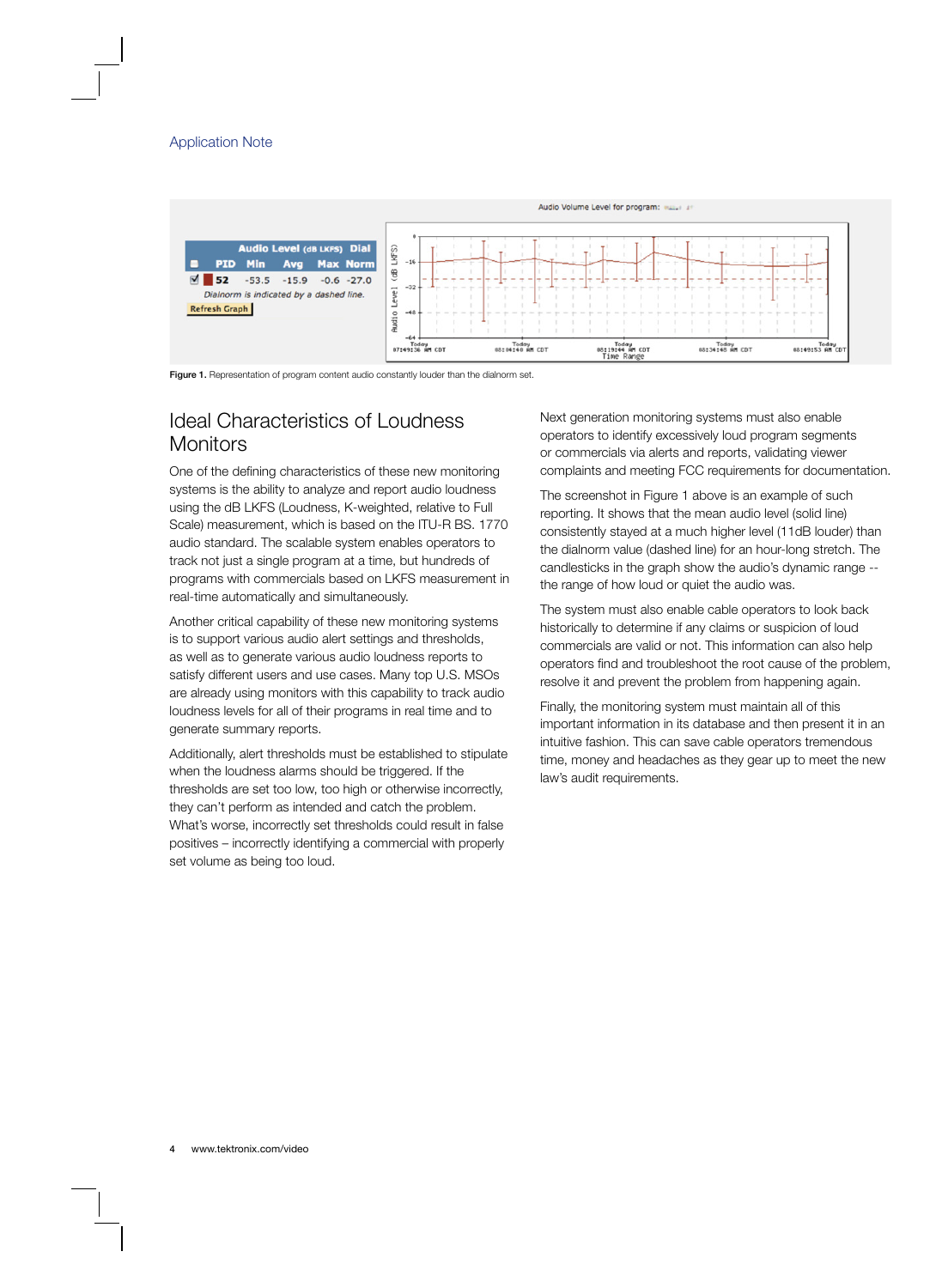#### Pre-Splicing



#### Post-Splicing



Figure 2. Pre- and Post splicing of the same content showing how dialnorm fluctuated, but the measured audio remained the same. This would be representative of a loud commercial.

#### Beyond "Paper" Compliance: Limitations of Dialnorm

While MSOs have relied on dialnorm values for Dolby AC-3 digital audio technology to control noise levels, this method is far from foolproof. The problem is that some advertisers and programmers have set the dialnorm values of their content incorrectly and as a result, the loudness of certain program segments or commercials can suddenly spike or viewers can experience dramatic changes in sound levels when switching between channels.

In Figure 2 above, the two screen shots illustrate what happens when the dialnorm value (dotted line) is set to a constant value before the ad splicing process, but then is changed to a different value for two specific program segments after the ad splicing occurs.

Indeed, as Gary Traver, the former chief operating officer of Comcast Media Center, told CED magazine earlier this year, some dialnorm levels aren't even close to where they should be. "We talked to a variety of networks and found some were aware and very focused on continuity of levels, while others weren't," he said. "Some intentionally set higher variances."<sup>[6]</sup>

[6] CED magazine article "CALM Promises Less Noise", http://www.cedmagazine.com/articles/2011/02/CALM-promises-less-noise.aspx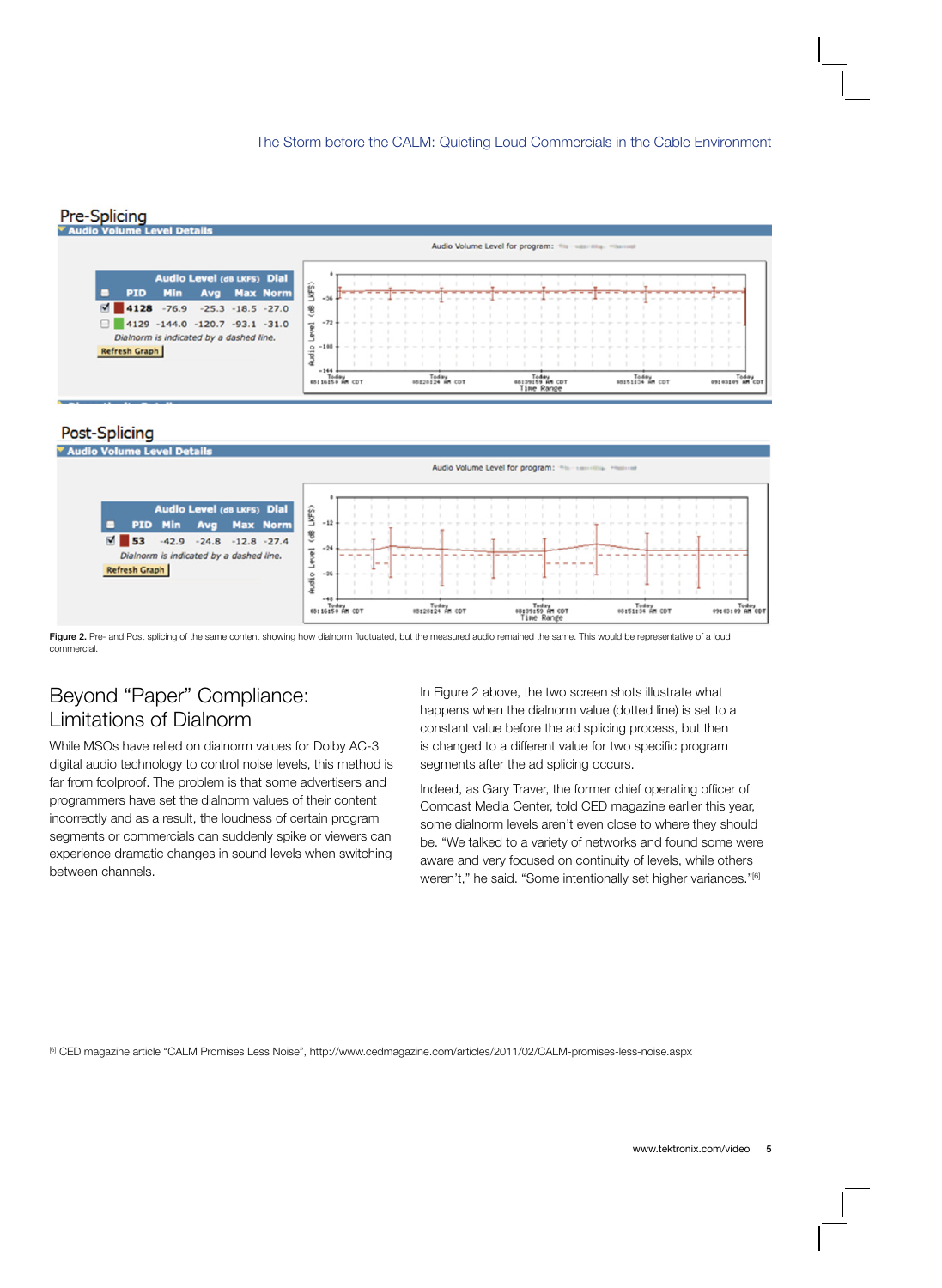## How the FCC Will Identify Violations

The FCC plans to rely on consumers to be their "eyes and ears" for determining when overly loud commercials are airing. This gives the FCC a veritable army of monitors and is a model they – and viewers – are already familiar with as the FCC has used this approach in the past for catching indecent or otherwise objectionable content.

The agency is striving to make it as easy as possible for consumers to register complaints about loud commercials. They plan to update the FCC website so complaints can be submitted via the Internet and they will accept complaints via fax or postal mail. Consumers who want assistance filing their complaints can even call a toll-free line for help.[7]

Individual complaints will be evaluated to determine which indicate a possible CALM Act violation. The FCC will typically forward individual complaints to the appropriate operator so both parties can be aware of a potential problem and take action to address it and to respond to their subscribers appropriately.

Complaints will be tracked – along with MSOs responses to them – to identify any trends that may require the FCC to take enforcement action.

When appropriate, the FCC will investigate and require the operator to respond to the alleged violation(s) with a detailed explanation of its actions. If the operator responds that it did not violate the rules, the FCC will expect it to provide sufficient records and documentation to demonstrate compliance.

Should the operator acknowledge a violation, the agency will require an explanation of why the violation occurred and what corrective actions the operator will take to prevent future violations.

#### Penalties and Enforcement

Though it has yet to determine amounts, the FCC does intend to use fines as its primary method for enforcing compliance with the CALM Act.<sup>[8]</sup>

The agency is currently open to suggestions from cable operators regarding a base amount for violations.

#### Timetable

Technically, all cable operators must be in compliance by December 15, 2012, though Section 2(b)(2) of the CALM Act does allow for a one-year waiver for operators that can show it would be a "financial hardship" to obtain the necessary equipment to comply.

Furthermore, the FCC may grant an additional one year waiver for smaller operators as it will interpret "financial hardship" broadly and because it recognizes "that … smaller cable systems may face greater challenges budgeting for the purchase of equipment to comply with the bill than … larger cable systems."[9]

Demonstrating Financial Hardship

To request a financial hardship waiver in order to push off its compliance date for one year, an operator must provide the FCC with the following:[10]

- Financial statements or other evidence of the operator's financial condition
- Estimates for purchasing the equipment necessary to come into compliance
- A statement detailing why its financial condition justifies delaying compliance
- An estimate of how long it will take to get into compliance

Despite its need for documentation, the FCC promises to interpret "financial hardship" broadly, and will not require waiver applicants to show negative cash flow. Rather, that the operators assertion of financial hardship be reasonable.

The FCC is also open to suggestions from operators – particularly smaller operators – as to how this waiver process can be further streamlined.

For operators missing the deadline for filing a waiver request, the FCC will consider requests citing "extraordinary circumstances" though it does not define what constitutes an "extraordinary circumstance."

<sup>[7]</sup> FCC document FCC 11-84, page 18, section III: "Discussion", subsection 4: "Complaint Process", paragraph 34: "Filing a Complaint"

<sup>[8]</sup> FCC document FCC 11-84, page 19, section III: "Discussion", subsection 5: "Enforcement", paragraph 37

<sup>[9]</sup> FCC document FCC 11-84, page 19, section III, subsection C: "Financial Hardship and General Waivers", paragraph 38

<sup>[10]</sup> FCC document FCC 11-84, page 19, section III, subsection C: "Financial Hardship and General Waivers", paragraph 39: "Financial Hardship"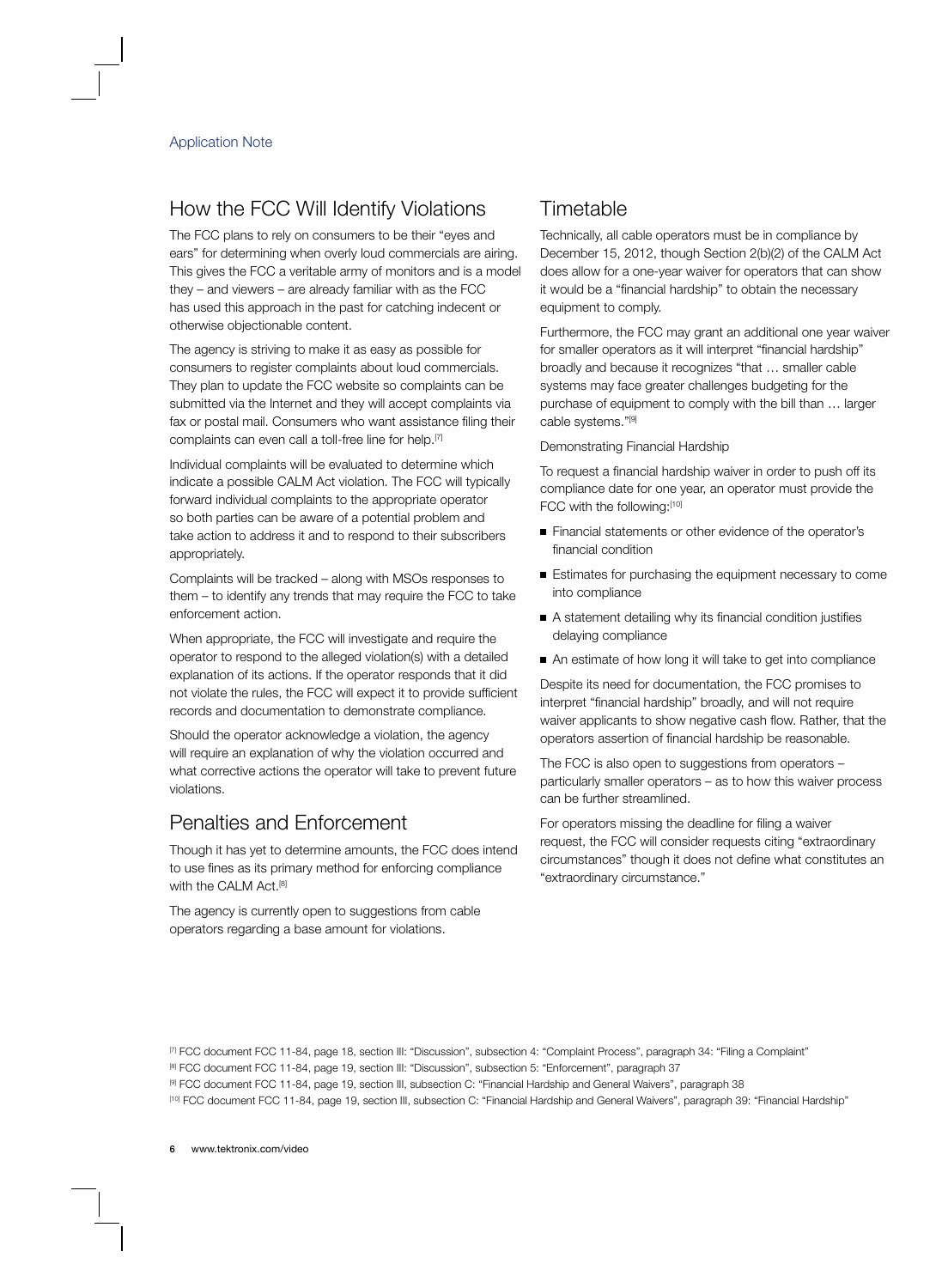# A Break for Small Operators?

The FCC plans to be as considerate as it can with smaller operators and based on the several models they're considering, it appears as if the majority of U.S. cable operators qualify as "smaller operators."[11]

The models being considered include:

- The Small Business Administration (SBA) defines a "small cable operator" as having 1,500 or fewer employees. Based on this, 939 of the 955 cable operators in the U.S. in 2007 qualified as small cable operators.
- The FCC's own rules define a "small cable company" as one serving less than 400,000 subscribers nationwide. As of 2008, 804 out of 814 total operators qualify as small cable companies under this standard.
- The Communications Act of 1934, as amended, defines a small cable operator as "a cable operator that, directly or through an affiliate, serves in the aggregate fewer than 1 percent of all subscribers in the United States and is not affiliated with any entity or entities whose gross annual revenues in the aggregate exceed \$250 million." Based on available data, 804 cable operators meet the criteria for being a small cable operator.

Though the FCC will cut small operators some slack in the short term – particularly in terms of accepting "financial hardship" waivers – the agency is committed to enforcing the CALM Act and operators of all sizes should come into compliance as soon as they can conveniently do so.

#### Conclusion

In short, the CALM Act will pose some major new challenges for cable operators as they struggle to turn down the volume on loud TV commercials. Operators will have to grapple with audio tracking, measuring and reporting issues they have likely never faced before.

But, with the right type of audio monitoring system installed, cable operators can tackle these challenges head-on and start lowering the volume on those blaring commercials. The key now is to grab the bull by the horn and start putting those solutions in place right away.

Identifying the best solution for complying with the CALM Act is not a simple task. Recognizing a golden opportunity to sell product, many companies without a background in monitoring are loudly touting their "solutions." Operators will be best served by taking the time to investigate the various solutions on the market and to check the pedigree of the vendors to ensure their core competence is relevant to complying with the CALM Act.

Wasting time, money and effort with inadequate solutions is simply not an option for operators with December 15, 2012 fast approaching.

[11] FCC document FCC 11-84, page 31, Appendix C: "Initial Regulatory Flexibility Act Analysis", section C: "Description and Estimate of the Number of Small Entities to Which the Proposed Rules Will Apply", paragraph 7: "Cable and Other Program Distribution"